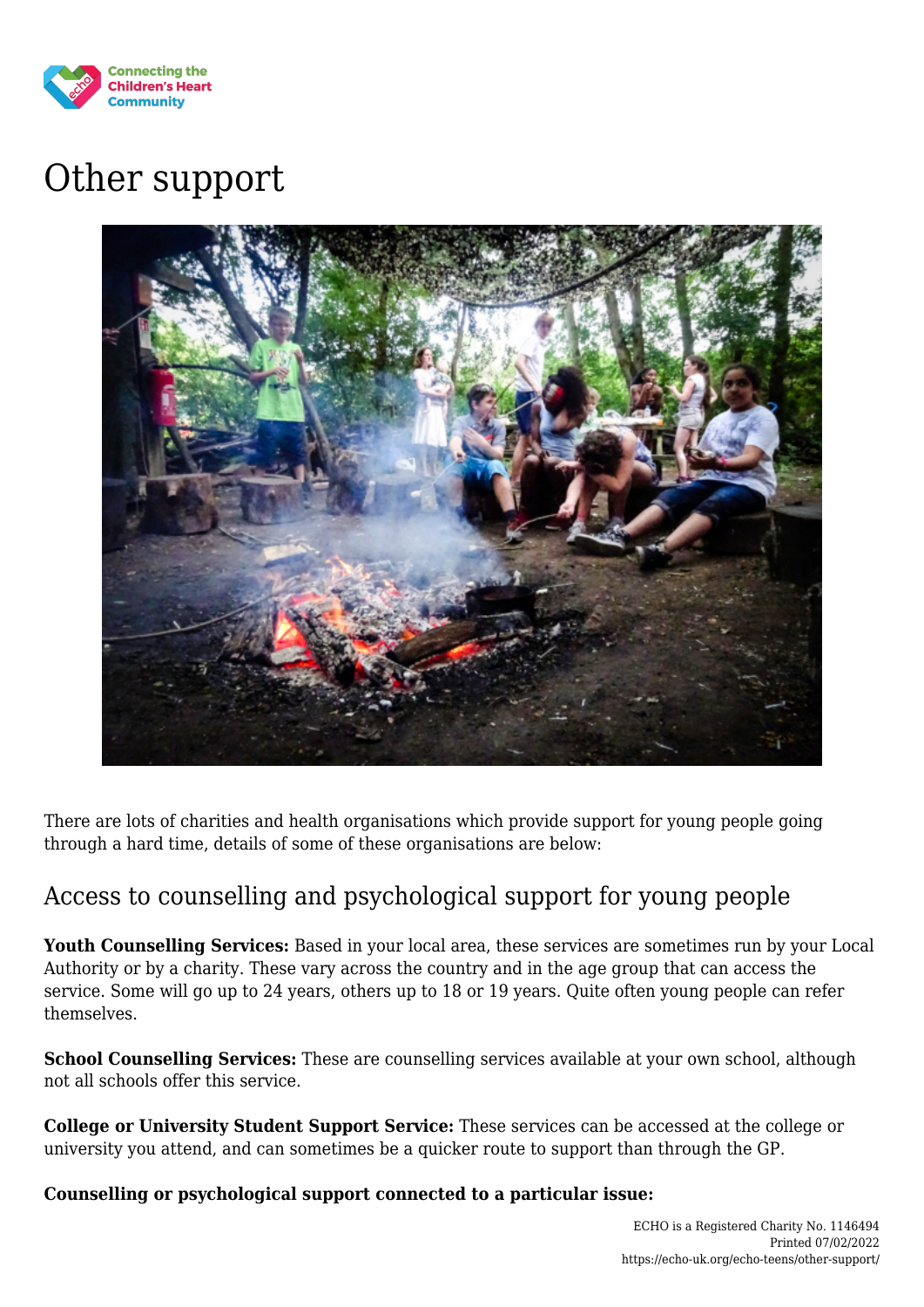

Your local Council usually lists local agencies that provide counselling on their website, alternatively ask at the library. Common types of services found are Youth Counselling, Drug and Alcohol Counselling and Bereavement Counselling. Some Local MIND Associations might provide counselling for general emotional/mental health issues. These services may be free and others might ask for a donation towards counselling, but this is usually on a sliding scale dependent upon income. The counselling could be time limited and there may be a waiting list.

**[Youth Access:](http://www.youthaccess.org.uk/)** is the national membership organisation for young people's information, advice, counselling and support services (YIACS). They have a search facility on their website to look for local services for children 12- 25 years.

**[The Mix](http://www.getconnected.org.uk/) (formerly Get Connected):** offers free confidential help and support for under 25 year olds + has a telephone counselling service. Helpline: 0808 808 4994 (1-11pm every day)

**[Young Minds:](http://www.youngminds.org.uk/)** is a charity focusing on the emotional and mental wellbeing of young people. They have information for young people and parents.

**[Kooth:](https://www.kooth.com/about)** this is an online counselling service that some Health and Local Authorities use to provide support to young people in some parts of the country. Check the website for areas covered.

# **Via your GP for under 18's:**

The Children and Young People's Improving Access to Psychological Therapies Service (CYP IAPT) in England has started to be rolled out to provide help, especially with anxiety and depression. Different arrangements are in place for Scotland. Wales and Northern Ireland have a more fully developed counselling service based in schools. Ask your GP about the options available where you live. Your GP can also refer to Child and Adolescent Mental Health Services (CAMHS). There is often a waiting list for assessment plus there might also be service access criteria based on severity of difficulties experienced.

# **Via your GP for 18's and over:**

Your GP should be able to refer you to the local Improving Access to Psychological Therapies (IAPT) Service. These have been developed for adults in England and are particularly for people experiencing depression and anxiety. Support may be time limited with a waiting list

# **[Search for your local IAPT Service online:](http://www.nhs.uk/Service-Search/Counselling-NHS-(IAPT)-services/LocationSearch/396)**

Other arrangements are in place for Scotland (Matrix Service); Wales are in the process of developing their adult service. Ask your GP wherever you live to find out what the options are for support. For more persistent or severe mental health issues your GP can also refer you for assessment by your local Adult Mental Health Service.

# **Via the hospital attended for your heart condition:**

Your specialist nurse should be able to advise what the possibilities are. The service available varies widely between units for both those under and over 18 years of age. Any support offered is often from the psychology department. A few units also offer counselling.

#### **Private counselling and therapy:**

If you are able to pay there are many counsellors and psychotherapists that work privately. Costs are